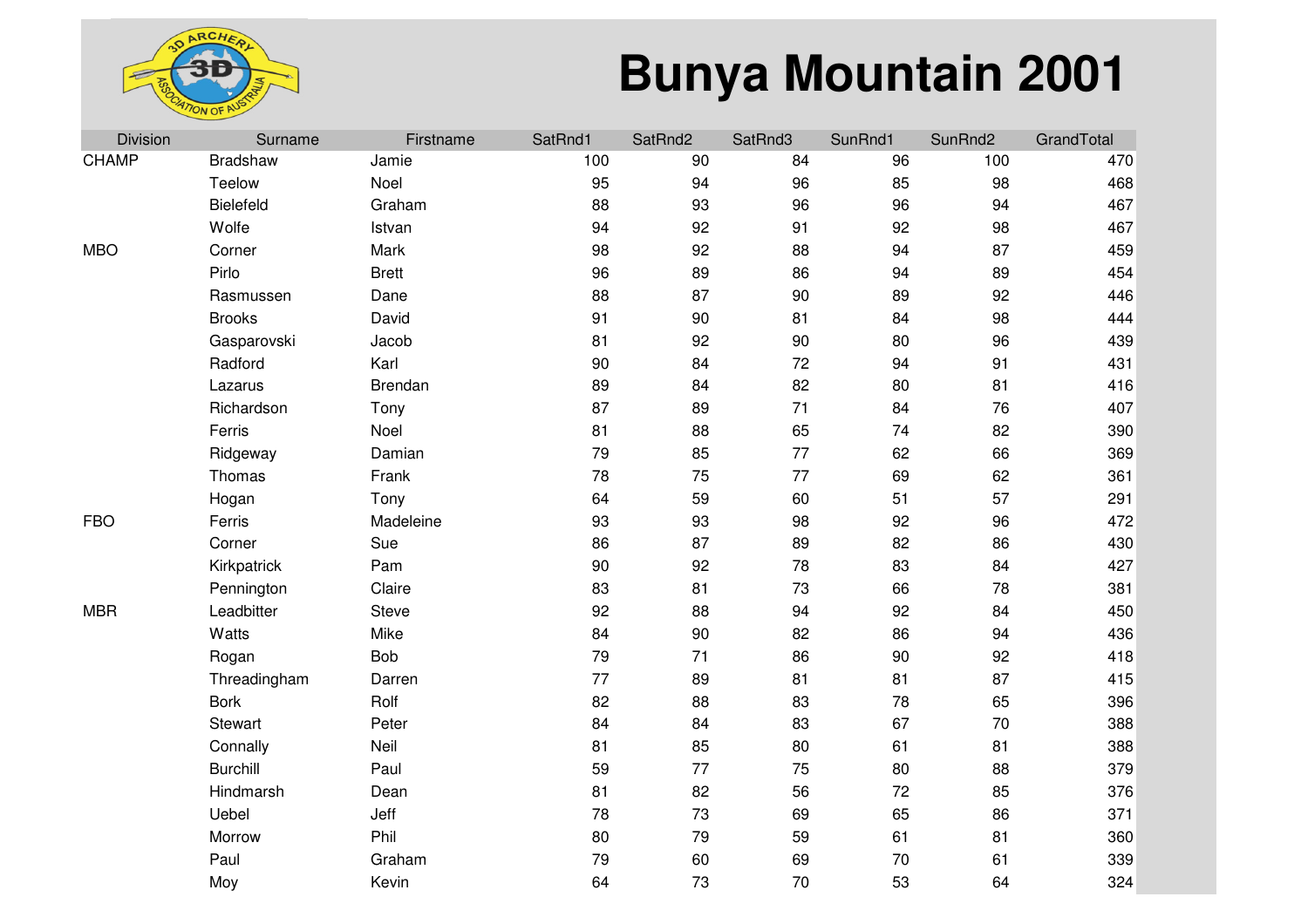

| <b>FBR</b>   | Leadbitter    | Estelle       | 93 | 94 | 90 | 91 | 91 | 459 |
|--------------|---------------|---------------|----|----|----|----|----|-----|
|              | Iggleden      | Vicki         | 56 | 63 | 79 | 60 | 51 | 309 |
|              | Hogan         | Lorraine      | 51 | 58 | 56 | 46 | 54 | 265 |
| <b>MBF</b>   | Deaman        | Greg          | 87 | 92 | 89 | 92 | 91 | 451 |
|              | Alcorn        | Al            | 92 | 86 | 96 | 75 | 89 | 438 |
|              | Houghton      | Jason         | 76 | 80 | 81 | 81 | 77 | 395 |
|              | Ohl           | David         | 79 | 91 | 76 | 78 | 69 | 393 |
|              | <b>Bird</b>   | Greg          | 82 | 79 | 89 | 72 | 64 | 386 |
|              | Corbett       | Stan          | 60 | 62 | 63 | 61 | 69 | 315 |
|              | Erlandson     | Martin        | 61 | 69 | 56 | 48 | 58 | 292 |
|              | <b>Bruton</b> | <b>Stuart</b> | 74 | 40 | 61 | 56 | 57 | 288 |
|              | Savill        | Mark          | 33 | 51 | 55 | 59 | 41 | 239 |
| <b>FBF</b>   | Wilkins       | Jo            | 62 | 70 | 59 | 64 | 85 | 340 |
|              | Arthur        | Megan         | 70 | 70 | 54 | 60 | 72 | 326 |
|              | Erlandson     | Jill          | 76 | 60 | 60 | 71 | 54 | 321 |
|              | Radford       | Gail          | 57 | 49 | 62 | 45 | 42 | 255 |
|              | Callon        | Jacqui        | 46 | 46 | 31 | 40 | 43 | 206 |
| <b>MCU</b>   | Reeks         | Darryl        | 91 | 80 | 78 | 63 | 73 | 385 |
|              | Terry         | Shannon       | 86 | 71 | 77 | 76 | 65 | 375 |
|              | Kocz          | Wlad          | 69 | 78 | 73 | 82 | 70 | 372 |
|              | French        | John          | 51 | 58 | 59 | 67 | 59 | 294 |
|              | Cooper        | Wayne         | 70 | 68 | 58 | 47 | 50 | 293 |
|              | Chang         | Joe           | 51 | 54 | 52 | 49 | 51 | 257 |
| <b>FCU</b>   | Houghton      | Ellan         | 87 | 76 | 72 | 67 | 91 | 393 |
|              | Teelow        | Bernie        | 64 | 59 | 62 | 69 | 58 | 312 |
|              | Elliott       | Sue           | 58 | 72 | 50 | 65 | 61 | 306 |
|              | Vayro         | Maryanne      | 64 | 55 | 60 | 51 | 48 | 278 |
| <b>TRAD</b>  | Meakin        | <b>Brian</b>  | 54 | 79 | 57 | 56 | 80 | 326 |
|              | French        | Peter         | 66 | 62 | 66 | 61 | 64 | 319 |
|              | Aitken        | Dallas        | 76 | 43 | 72 | 60 | 54 | 305 |
|              | Geipel        | Kurt          | 53 | 30 | 43 | 60 | 41 | 227 |
| <b>FTRAD</b> | Spann         | Heather       | 41 | 44 | 33 | 54 | 49 | 221 |
|              | Gayler        | Margie        | 31 | 38 | 34 | 38 | 28 | 169 |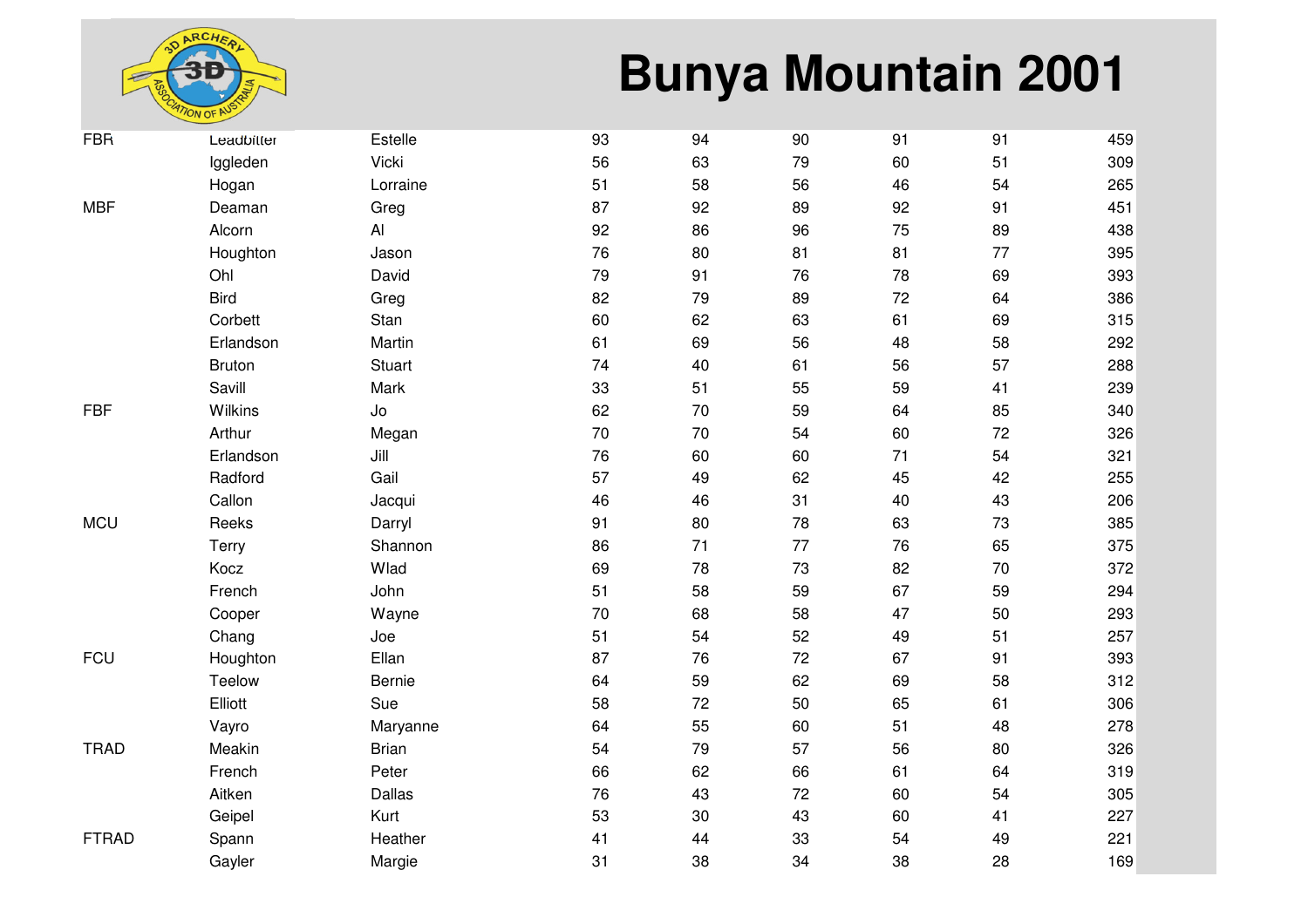

| <b>RU</b>       | Carlson         | Russel         | 91 | 90 | 87 | 71        | 91        | 430 |
|-----------------|-----------------|----------------|----|----|----|-----------|-----------|-----|
|                 | Mann            | Paul           | 60 | 71 | 78 | 79        | 74        | 362 |
|                 | Teitzel         | David          | 63 | 69 | 71 | 61        | 68        | 332 |
|                 | Watson          | Bill           | 56 | 76 | 61 | 48        | 71        | 312 |
|                 | Thomas          | Allan          | 50 | 54 | 61 | 66        | 59        | 290 |
|                 | Penshorn        | Gary           | 56 | 67 | 44 | 54        | 59        | 280 |
|                 | Withey          | Scott          | 47 | 64 | 48 | 53        | 58        | 270 |
|                 | Dewar           | Ashley         | 61 | 51 | 44 | 69        | 43        | 268 |
|                 | Carloff         | Lyonel         | 59 | 66 | 59 | $\pmb{0}$ | $\pmb{0}$ | 184 |
|                 | Ball            | Cameron        | 23 | 21 | 33 | 25        | 25        | 127 |
| HC              | Knight          | Tony           | 92 | 91 | 95 | 84        | 94        | 456 |
|                 | Knight          | Scott          | 89 | 79 | 81 | 91        | 78        | 418 |
|                 | Pennington      | Adrian         | 77 | 84 | 84 | 85        | 84        | 414 |
|                 | Warburton       | John           | 80 | 84 | 82 | 77        | 86        | 409 |
|                 | Edwards         | Dave           | 74 | 71 | 79 | 80        | 96        | 400 |
|                 | Callon          | Dwayne         | 69 | 84 | 74 | 80        | 81        | 388 |
| <b>MSR</b>      | <b>Butler</b>   | Len            | 89 | 88 | 89 | 86        | 89        | 441 |
|                 | Honey           | Don            | 72 | 78 | 79 | 72        | 81        | 382 |
| <b>YMR13-14</b> | Murdoch         | Nicholas       | 86 | 61 | 64 | 61        | 63        | 335 |
| <b>YMR15-17</b> | <b>Burchill</b> | Chris          | 92 | 91 | 96 | 88        | 83        | 450 |
|                 | Teelow          | James          | 91 | 90 | 77 | 87        | 74        | 419 |
|                 | Harrison        | Michael        | 60 | 38 | 46 | 64        | 44        | 252 |
| <b>YMF</b>      | <b>Bird</b>     | <b>Bradley</b> | 91 | 89 | 92 | 92        | 86        | 450 |
|                 | Corbett         | James          | 87 | 75 | 79 | 86        | 77        | 404 |
|                 | Vayro           | Robert         | 76 | 70 | 82 | 71        | 79        | 378 |
|                 | Cooper          | Chris          | 72 | 78 | 62 | 71        | 67        | 350 |
|                 | Teelow          | Toby           | 60 | 77 | 68 | 73        | 61        | 339 |
|                 | Davies          | Jason          | 34 | 40 | 35 | 56        | $30\,$    | 195 |
|                 | Duff            | Tim            | 28 | 35 | 33 | 15        | 51        | 162 |
|                 | McGarigle       | Joel           | 48 | 46 | 46 | 18        | $\pmb{0}$ | 158 |
| YF              | Iggleden        | Amy            | 80 | 59 | 78 | 57        | 82        | 356 |